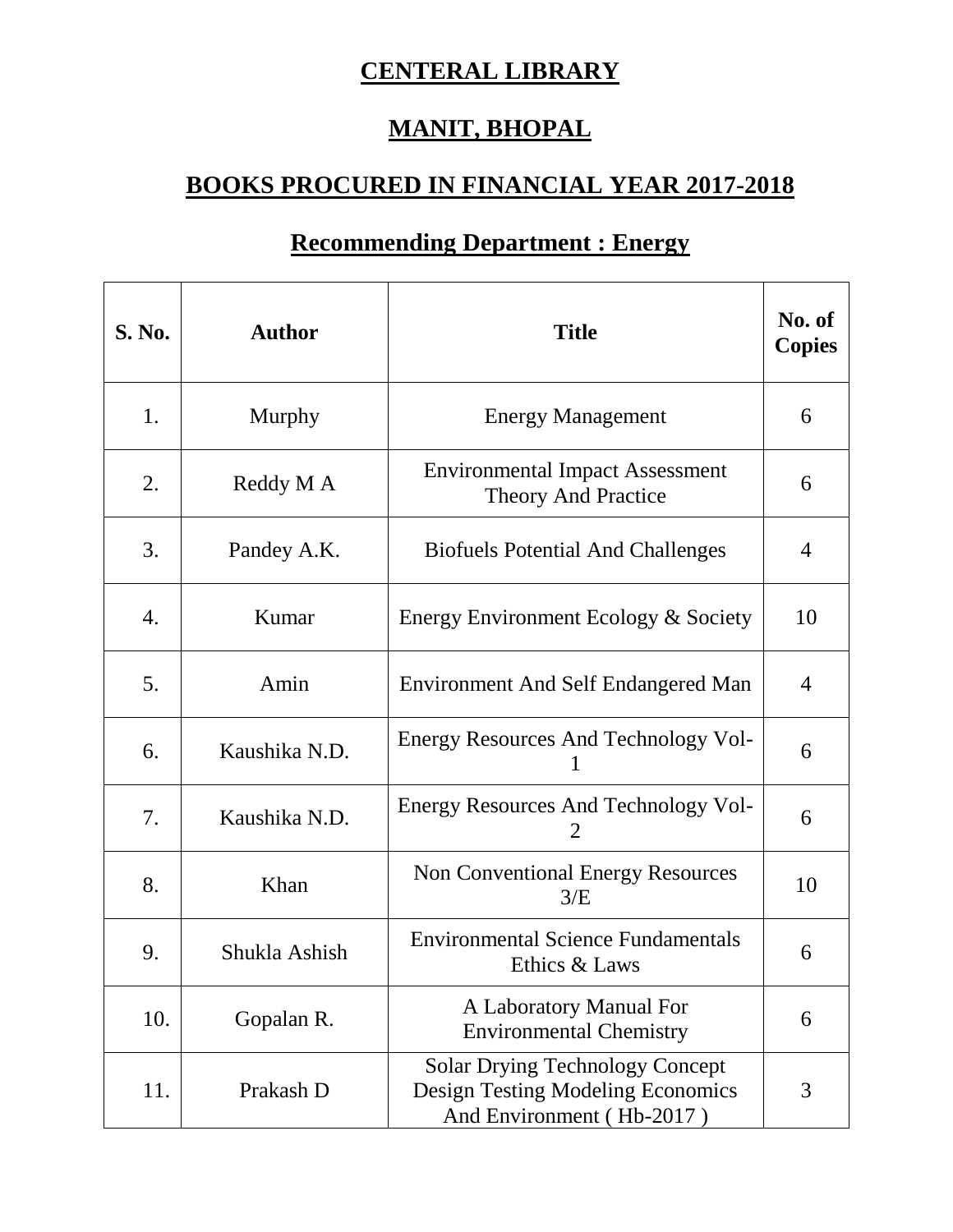| <b>S. No.</b> | <b>Author</b> | <b>Title</b>                                                                | No. of<br><b>Copies</b> |
|---------------|---------------|-----------------------------------------------------------------------------|-------------------------|
| 12.           | Sukhatme      | Solar Energy $4/E$                                                          | 6                       |
| 13.           | Suresh S      | Biofuels And Bio-energy (Bice 2016)                                         | $\mathbf{1}$            |
| 14.           | Garg          | Solar Energy: Fundamentals and<br><b>Applications (1st Revised Edition)</b> | 6                       |
| 15.           | Khan          | <b>Non Conventional Energy Resources</b><br>3/E                             | 8                       |
| 16.           | Desai         | Handbook Of Energy Audit                                                    | 7                       |
| 17.           | <b>Nag</b>    | Power Plant Engineering 4/E                                                 | 8                       |
| 18.           | Rai G.D       | <b>Non Conventional Energy Sources</b>                                      | 8                       |
| 19.           | Majumdar      | Energy Efficient Building In India                                          | 8                       |
| 20.           | Pendse        | <b>Energy Storage Science And</b><br>Technology                             | 6                       |
| 21.           | Reddy Ma      | <b>Textbook Of Environmental Science</b><br>And Technology                  | 6                       |
| 22.           | Rai           | An Introduction To Power Plant<br>Technology                                | 6                       |
| 23.           | Goel M        | Carbon Capture Storage And Utilization                                      | 8                       |
| 24.           | Singh N       | <b>Climate Change And Environmental</b><br><b>Issues</b>                    | 6                       |
| 25.           | Bhargava R N  | Ecology And Environment                                                     | 4                       |